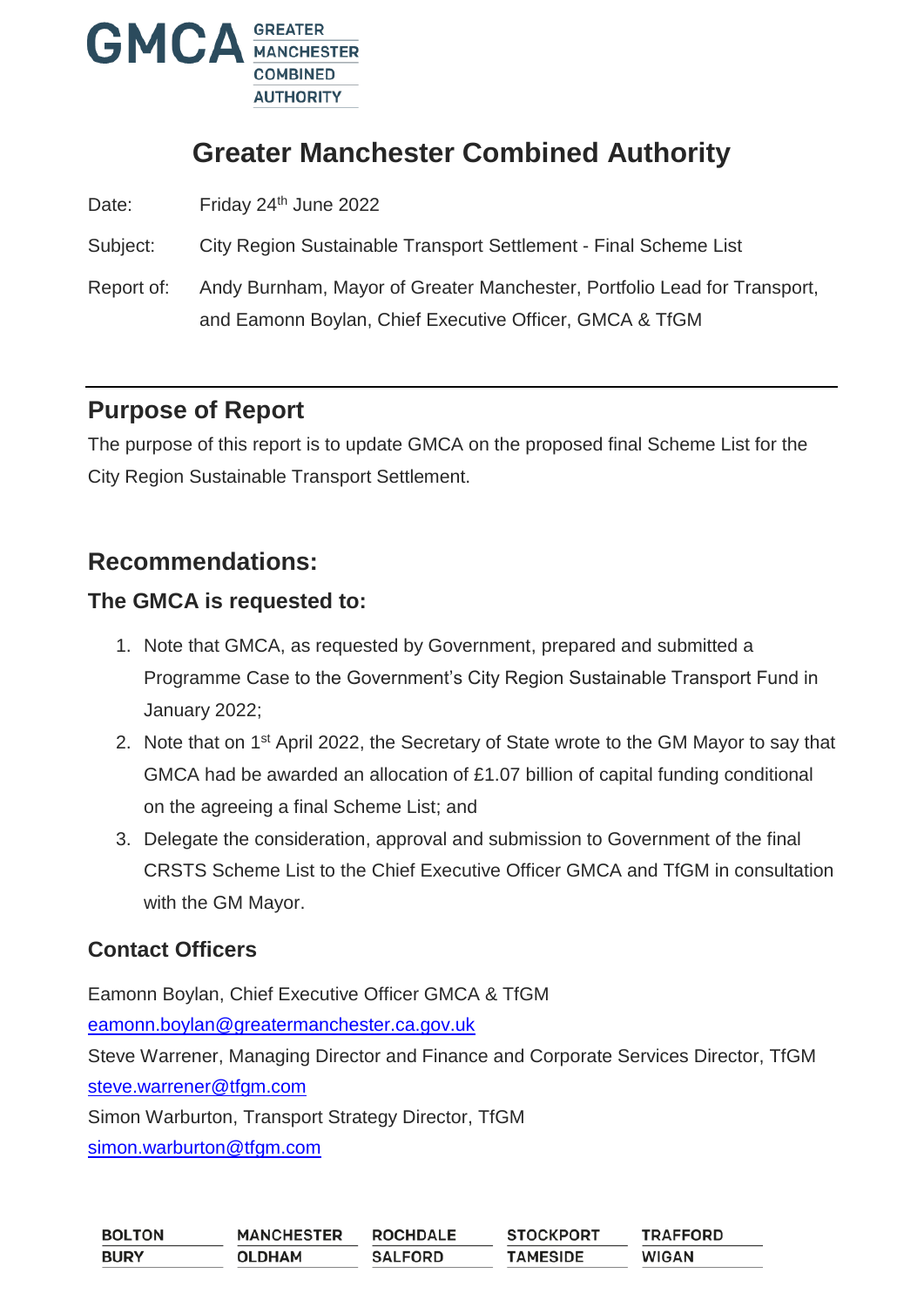#### **Equalities Implications:**

The CRSTS pipeline has been prepared to make a major contribution to improving the quality of life of all our residents by helping to improve accessibility to jobs and essential services; to provide an accessible and affordable public transport alternative for the third of GM households who do not have access to a car; and to deliver a more comprehensive active travel network to enable more people to incorporate physical activity into their daily lives.

| <b>Impacts Questionnaire</b>                                   |               |                                                                      |                                                                                   |                                  |  |  |  |
|----------------------------------------------------------------|---------------|----------------------------------------------------------------------|-----------------------------------------------------------------------------------|----------------------------------|--|--|--|
| <b>Impact Indicator</b>                                        | <b>Result</b> | Justification/Mitigation                                             |                                                                                   |                                  |  |  |  |
| Equality and Inclusion                                         | G             |                                                                      |                                                                                   |                                  |  |  |  |
| <b>Health</b>                                                  | G             |                                                                      |                                                                                   |                                  |  |  |  |
| Resilience and<br>Adaptation                                   | G             |                                                                      |                                                                                   |                                  |  |  |  |
| Housing                                                        | G             |                                                                      |                                                                                   |                                  |  |  |  |
| Economy                                                        | G             |                                                                      |                                                                                   |                                  |  |  |  |
| Mobility and<br>Connectivity                                   | G             |                                                                      |                                                                                   |                                  |  |  |  |
| Carbon, Nature and<br>Environment                              | G             |                                                                      |                                                                                   |                                  |  |  |  |
| Consumption and<br>Production                                  |               |                                                                      |                                                                                   |                                  |  |  |  |
| Contribution to achieving the<br>GM Carbon Neutral 2038 target |               |                                                                      |                                                                                   |                                  |  |  |  |
| <b>Further Assessment(s):</b>                                  |               | <b>Equalities Impact Assessment and Carbon Assessment</b>            |                                                                                   |                                  |  |  |  |
| Positive impacts overall,<br>whether long or short<br>term.    |               | Mix of positive and<br>negative impacts. Trade-<br>offs to consider. | Mostly negative, with at<br>least one positive aspect.<br>Trade-offs to consider. | <b>Negative impacts overall.</b> |  |  |  |

#### **Climate Change Impact Assessment and Mitigation Measures:**

This bid comprises a carefully constructed investment pipeline that directly addresses our shared drive to enhance productivity, level up and secure real reductions in carbon emissions, including 28,000 tonnes saving that can be secured through the conversion of 33% of the bus fleet to zero-emission vehicles. This bid will provide a funding stream for the Bee Network and its vision which directly promotes a clear pathway to GM's ambition to become carbon neutral by 2038 by providing excellent public transport and active travel choices for all, promoting sustainable travel behavioural change through integrated spatial, digital and transport planning; and supports the electrification of vehicles and public transport fleets.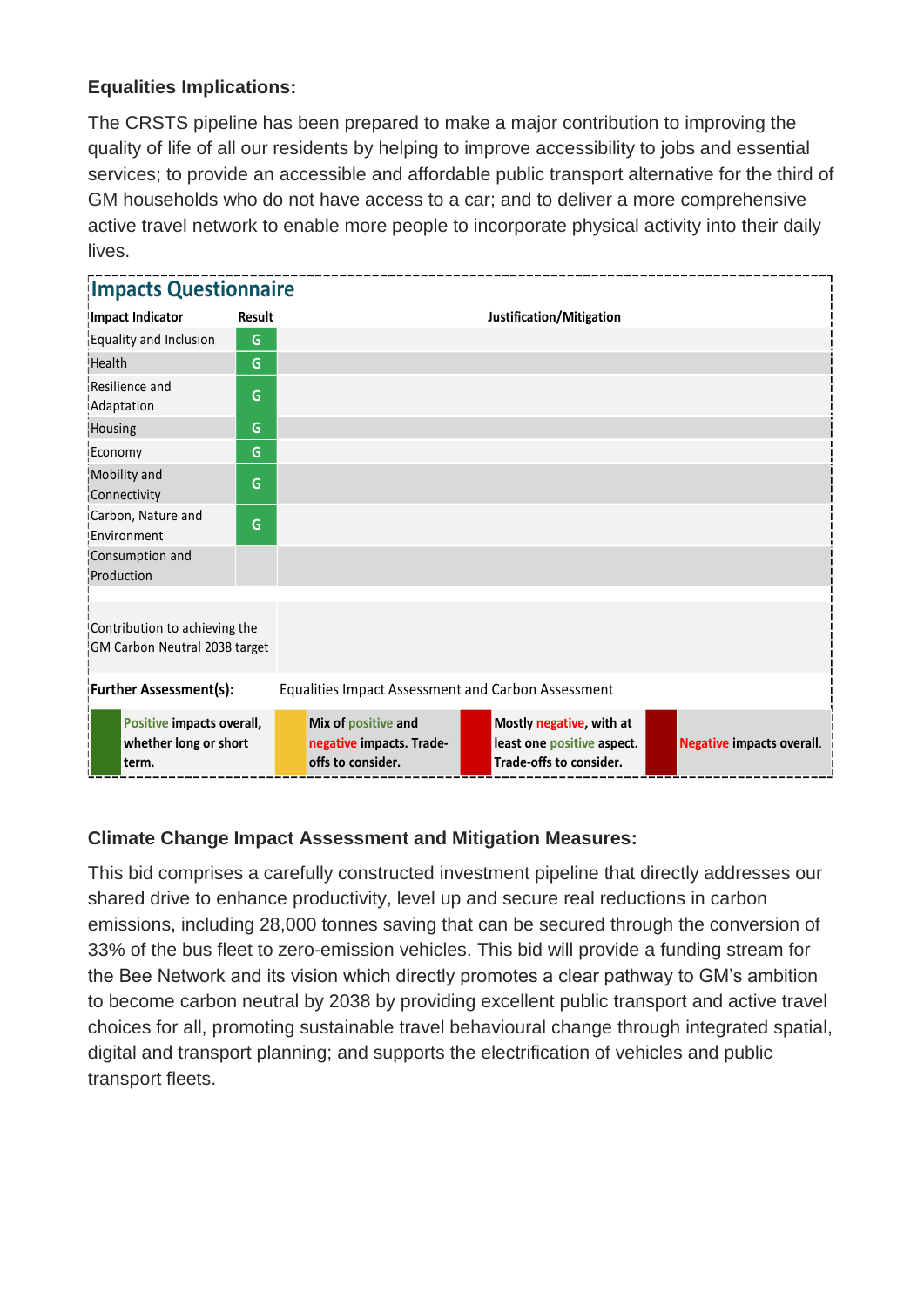| <b>Carbon Assessment</b>                          |                                                                      |                                                                                                                                              |                                                                         |                                                                                   |                                                                             |
|---------------------------------------------------|----------------------------------------------------------------------|----------------------------------------------------------------------------------------------------------------------------------------------|-------------------------------------------------------------------------|-----------------------------------------------------------------------------------|-----------------------------------------------------------------------------|
| <b>Overall Score</b>                              |                                                                      |                                                                                                                                              |                                                                         |                                                                                   |                                                                             |
| <b>Buildings</b>                                  | Result                                                               |                                                                                                                                              |                                                                         | Justification/Mitigation                                                          |                                                                             |
| New Build residential                             | #DIV/0!                                                              | No new build residential as part of bid, only transport infrastructure to enable access<br>and encourage behaviour change.                   |                                                                         |                                                                                   |                                                                             |
| Residential building(s)<br>renovation/maintenance | N/A                                                                  |                                                                                                                                              |                                                                         |                                                                                   |                                                                             |
| New Build Commercial/<br>Industrial               | N/A                                                                  |                                                                                                                                              |                                                                         |                                                                                   |                                                                             |
| <b>Transport</b>                                  |                                                                      |                                                                                                                                              |                                                                         |                                                                                   |                                                                             |
| Active travel and public<br>transport             |                                                                      |                                                                                                                                              |                                                                         |                                                                                   |                                                                             |
| Roads, Parking and<br><b>Vehicle Access</b>       |                                                                      | No increase in conventional parking. Strategy will incentivise active travel and public<br>transport and reduce traffic in town/city centres |                                                                         |                                                                                   |                                                                             |
| Access to amenities                               |                                                                      |                                                                                                                                              |                                                                         |                                                                                   |                                                                             |
| Vehicle procurement                               |                                                                      | Whole life carbon costs to be condifered during procurement (electric buses)                                                                 |                                                                         |                                                                                   |                                                                             |
| <b>Land Use</b>                                   |                                                                      |                                                                                                                                              |                                                                         |                                                                                   |                                                                             |
| Land use                                          | #DIV/0!                                                              |                                                                                                                                              |                                                                         | Relevant assessments carried out at scheme basis at appropriate point in delivery |                                                                             |
| No associated<br>carbon impacts<br>expected.      | High standard in<br>terms of practice<br>and awareness on<br>carbon. |                                                                                                                                              | Mostly best practice<br>with a good level of<br>awareness on<br>carbon. | Partially meets best<br>practice/ awareness,<br>significant room to<br>improve.   | Not best practice<br>and/or insufficient<br>awareness of carbon<br>impacts. |

#### **Risk Management:**

There are no direct risk implications of this report. Established risk management as set out in the GM capital programme assurance framework will be followed in the delivery of the investment programme set out here.

#### **Legal Considerations:**

There are no direct legal considerations related to this report, though the report will bring together

#### **Financial Consequences – Revenue and Capital:**

There are no direct financial considerations related to this report

#### **Number of attachments to the report:** 0

#### **Comments/recommendations from Overview & Scrutiny Committee**

N/A

#### **Background Papers**

- Greater Manchester 2040 Strategy and Delivery Plan tfgm.com/strategy
- City Region Sustainable Transport Settlement Prospectus, Report to GMCA, 10 September 2021.
- City Region Sustainable Transport Settlement Draft Programme Case, Report to GMCA, 28 January 2022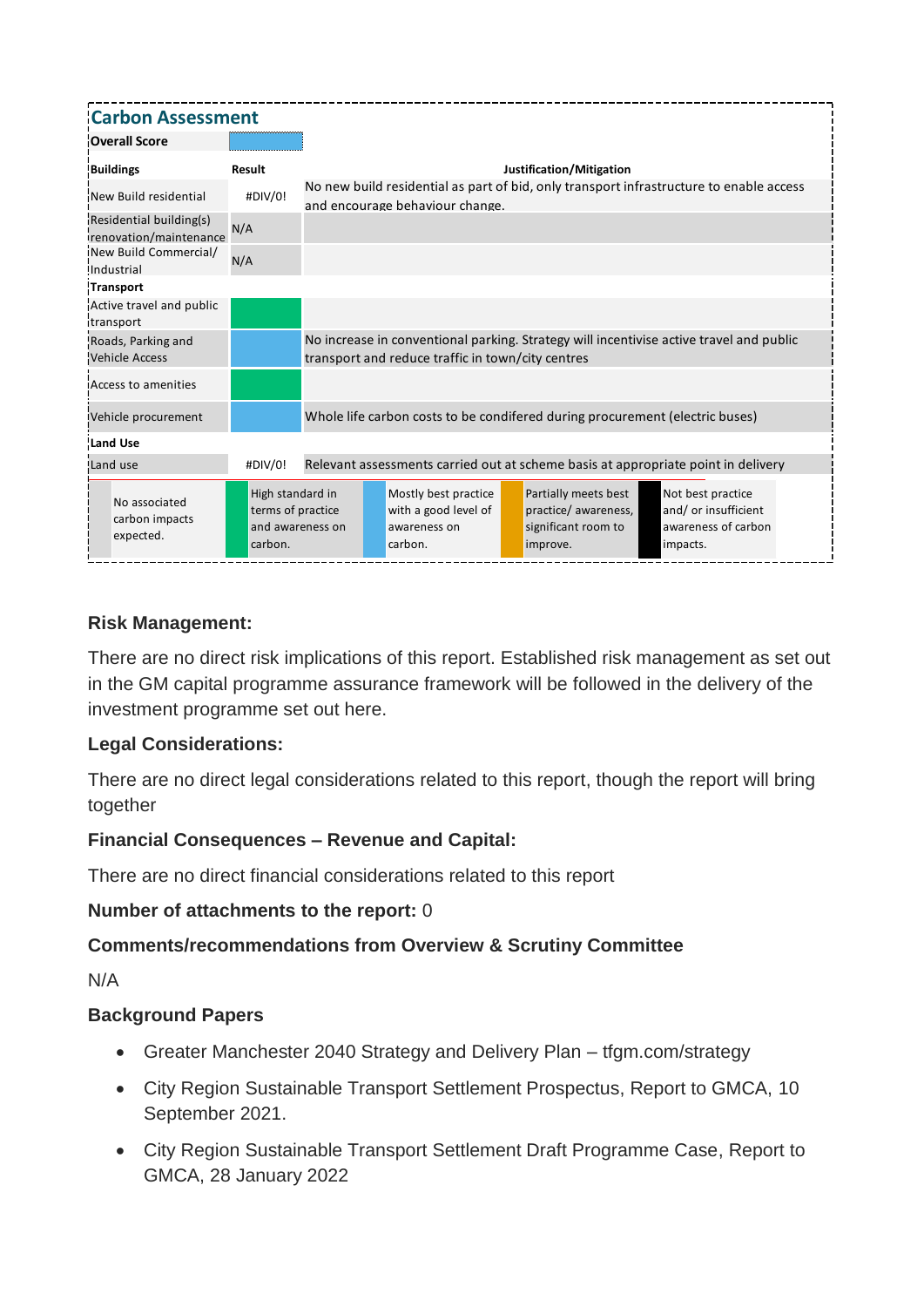### **Tracking/ Process [All sections to be completed]**

Does this report relate to a major strategic decision, as set out in the GMCA Constitution? No

#### **Exemption from call in**

Are there any aspects in this report which means it should be considered to be exempt from call in by the relevant Scrutiny Committee on the grounds of urgency?

No.

### **GM Transport Committee**

N/A

#### **Overview and Scrutiny Committee**

N/A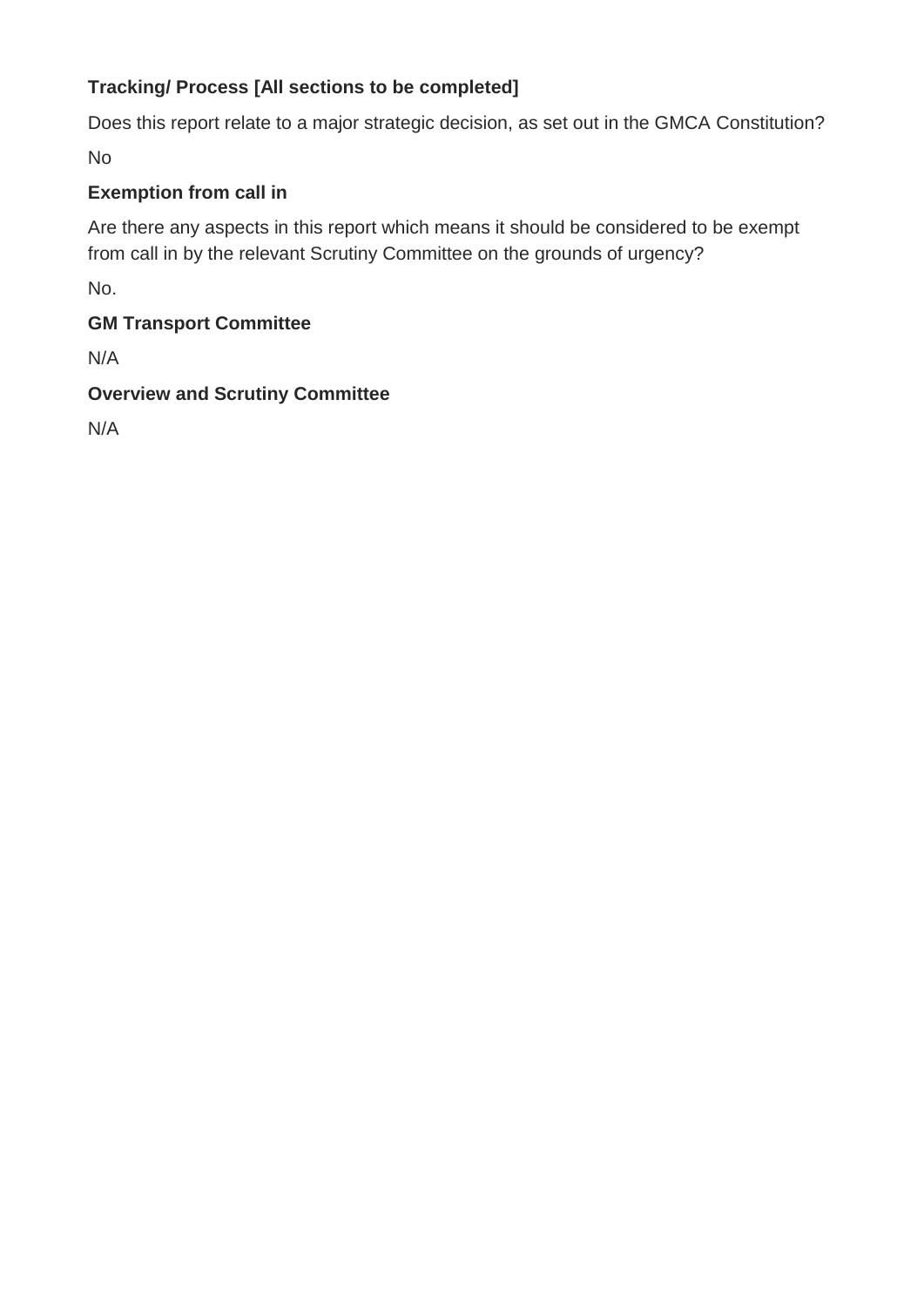## **1 Introduction**

- 1.1 The purpose of this report is to update GMCA on the proposed final Scheme List for the City Region Sustainable Transport Settlement.
- 1.2 The paper sets out:
	- the background to CRSTS and the Programme Case submission in January;
	- the response from Government to the Programme Case;
	- the proposed changes to the GM CRSTS Programme;
	- the proposed final CRSTS Scheme List; and
	- next steps.

## **2 Government Response to GM Programme Case**

- 2.1 In September 2021, GM submitted its CRSTS Prospectus to government for the upper level of the budget guideline, namely £1.19bn of capital funding. At the November Spending Review, GM was awarded an indicative allocation of 90% of this ask, and, via a letter from the SoS dated 22<sup>nd</sup> November 2021, was asked to submit a detailed Programme Case, which also included provision for the capital elements of the BSIP bid.
- 2.2 Following a 'challenge workshop' in December 2021 where GM received feedback from HMG on the schemes within the GM CRSTS Prospectus, the GM CRSTS Programme case was submitted at the end of January 2022 and included a reduced overall budget of £1.07bn; and included the additional BSIP capital elements including £100m for Zero Emission buses and £30m for ticketing and customer information systems.
- 2.3 On 1<sup>st</sup> April 2022, the SoS wrote to the GM Mayor to confirm that GM would receive the full amount of the indicative allocation of £1.07bn, subject to further discussion with officers on three schemes and subject also to agreeing to a series of conditions.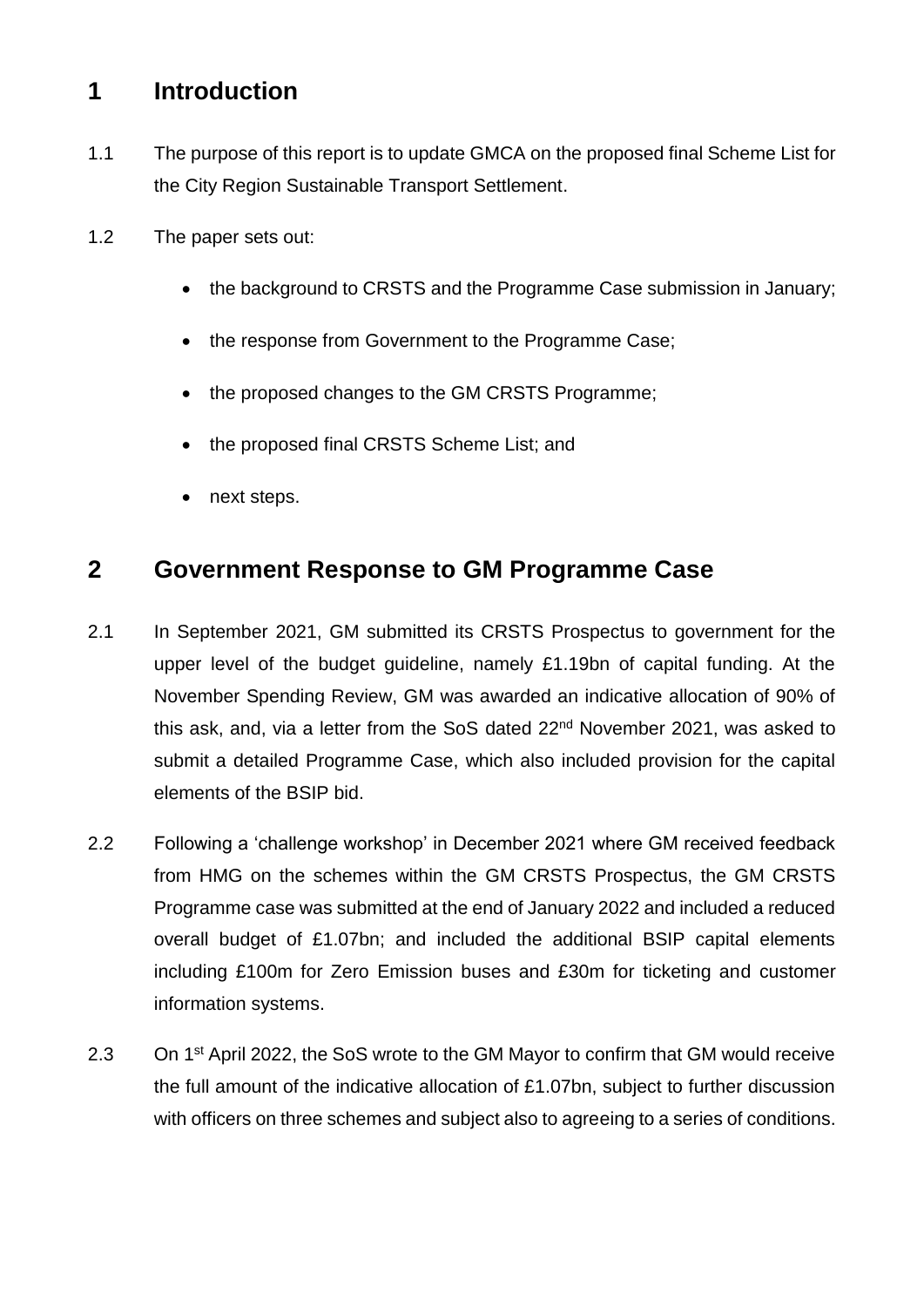- 2.4 The outstanding issues are:
	- Pressure on GM to reduce the funding allocation to three schemes (Metrolink Stop Improvements, Travel Hubs and Greek St Bridge) that HMG have expressed concerns about regarding their relative importance given the challenging funding environment;
	- A review of the level of bus priority GM are planning to introduce on radial routes to the Regional Centre to enhance existing provision and their link to the BSIP revenue funded services; and
	- GM confirming inclusion of up to £60m of utility costs associated with HS2 Piccadilly.
- 2.5 Locally, the ongoing challenge posed by Metrolink revenues being very likely to remain below the level required to fund operating and financing costs, means that there will be a need for CRSTS capital grant to support Metrolink maintenance and renewals in the medium term, which will add to the need for ongoing re-prioritisation.

## **3 Potential Way Forward – CRSTS Capital Funding**

## **Specific Schemes**

- 3.1 Based upon the Secretary of State's (SoS) response to the draft GM Programme Case submission and discussions with HMG officers, it is proposed to revise the GM CRSTS Scheme List to reflect:
	- revisions to specific schemes;
	- further investment in bus priority;
	- inclusion of HS2 related costs at Piccadilly; and
	- revisions to reduce the level of over-programming required to incorporate the HS2 costs.
- 3.2 The funding allocation for the Metrolink Stop Improvements scheme will be reduced by £10m, and the scheme plans for the remaining £20m of funding reviewed with respect to: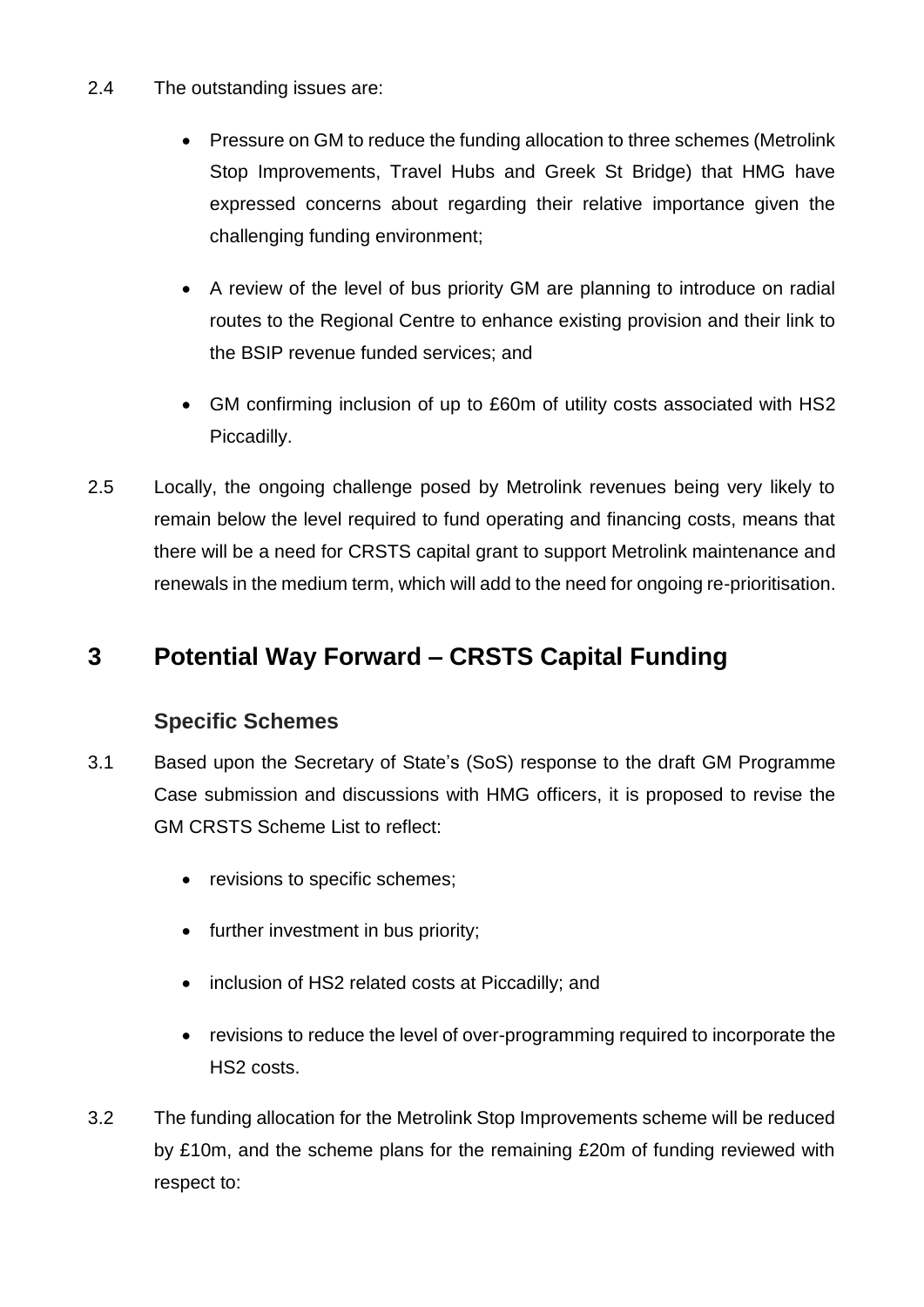- Delivering the necessary Bury Interchange Metrolink stop works and southern access;
- the Metrolink asset management strategy and the likely requirement to invest more capital funding into Metrolink Renewals and Enhancements;
- The ongoing Metrolink Network Review as part of the Local Transport Fund support to the network; and
- The GMCA's Market Renewal exercise to support patronage recovery on the network in a changed post-pandemic market, which is anticipated to include recommendations to address safety, security and access issues associated with ageing ex-heavy rail infrastructure such as those inherent at Heaton Park Metrolink stop.
- 3.3 The funding allocation for the Travel Hubs including Park & Ride schemes will be reduced by £10m, and the scheme plans for the remaining £11m of funding reviewed with respect to:
	- Focusing the Travel Hubs concept on reducing car kilometres and driving access to rapid transit stops by sustainable travel modes;
	- Ensuring the Travel Hubs concept supports GMCA's Market Renewal exercise which aims to support patronage recovery on the bus, rail and Metrolink networks; and
	- Developing initial pilots for the Travel Hubs concept and making further investment in the concept conditional on a successful outcome to these pilots.
- 3.4 The funding allocation for the Greek Street Bridge scheme will be revised to reduce the CRSTS contribution from £8.7m to £4.1m and correspondingly increase the GMCA contribution from £3.3m to £7.9m, and to make the inclusion of the scheme within the GM CRSTS Scheme List conditional on successful completion scheme development activity which is expected to conclude in November 2022. It is proposed that the inclusion in the GM CRSTS programme conditional on the scheme development work being undertaken by Network Rail on the requirements for the structural improvement work on the bridge and TfGM's business case work on the Airport tram-train scheme. The latter work will determine whether there is a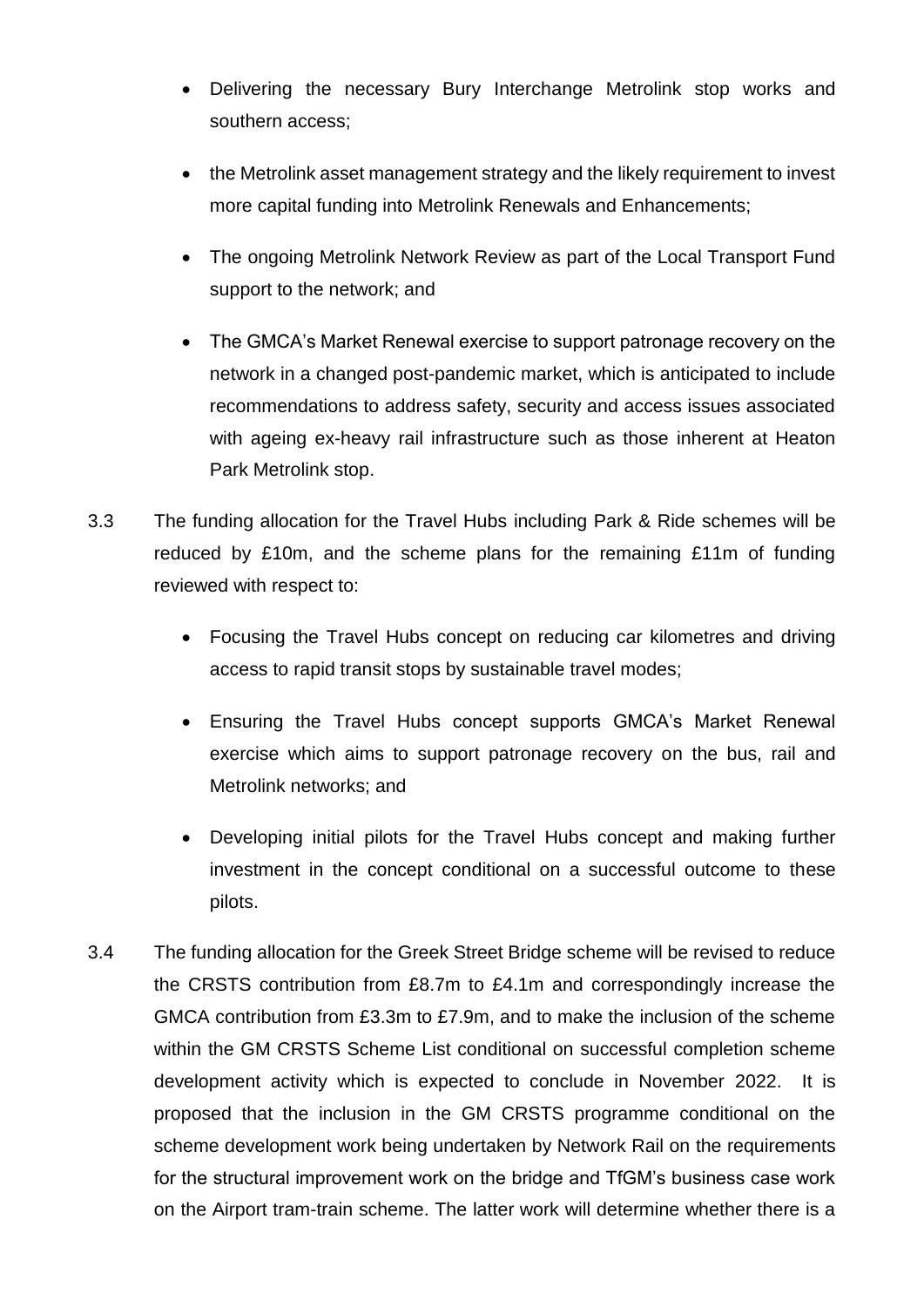potential case for the tram-train scheme, and hence a case to provide the required widening of the bridge structure in advance of final scheme approval.

3.5 The net effect of the changes to the above three schemes is that the CRSTS allocation reduces by £20m from £54m to £34m. Note that these changes in budget are in addition to the over-programming adjustments set out below.

### **Bus Priority**

3.6 It is proposed that the City Centre Radials scheme within the City Centre Bus Connectivity package is almost doubled in scope with an additional £30m of investment. This funding will come from the £20m reduction in the CRSTS contribution to the schemes set out above and a reallocation of £10m from the existing Pinchpoint package to underline the increased focus on radials within the M60. This package will seek to expand the bus priority on the radials within the M60 from 25km to up to 60km. TfGM will develop the strategic outline business case for this package in conjunction with the relevant local authorities by March 2023.

#### **Inclusion of HS2 related costs at Piccadilly**

3.7 The SoS letter noted that "HS2 Ltd are forecasting a Greater Manchester apportioned spend on early utilities diversions of c. £60m (nominal) in 2025 and 2026 from the plans for Metrolink relocation at Piccadilly". It is proposed that the final GM CRSTS Scheme List in July allocates up to £60m of funding early utilities diversions if these are required in the first CRSTS period. Agreement on this requirement will be reached via the existing HMG-GM HS2 Board.

## **Over-Programming**

- 3.8 The draft GM CRSTS Programme Case in January 2022 was 'over programmed' by £70m, which, at 5.6%, was considered an appropriate level for a combined programme of £1.24bn including the local contribution of £170m. The inclusion of up to £60m of advanced HS2 utility works related to the new Metrolink stop at Piccadilly brings the over-programming to £130m, or over 10%. The proposed approach to resolving the over-programming challenge is as follows:
	- a) Budgets for the projects will be as per the draft GM CRSTS Programme Case submission: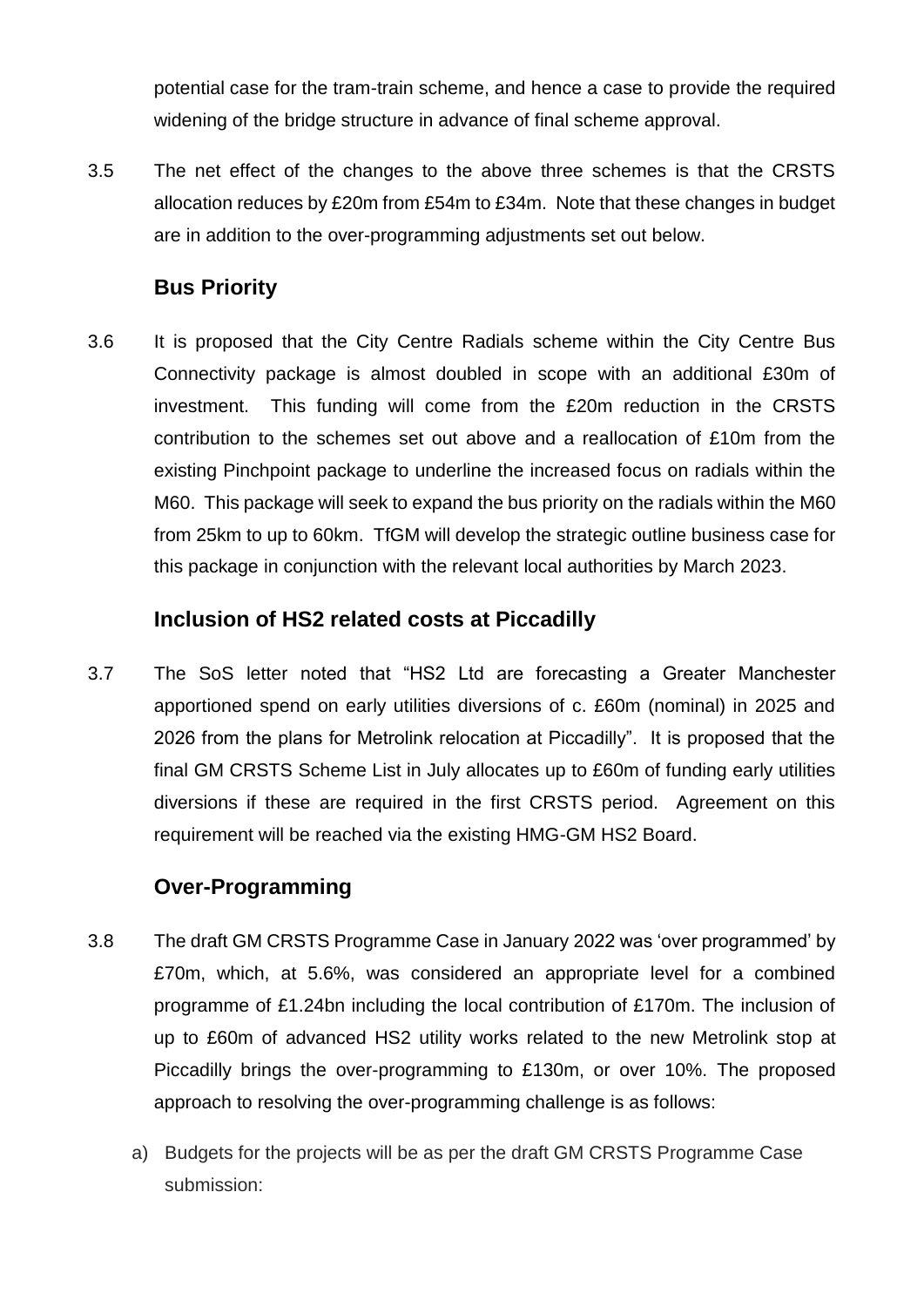- Core highway maintenance (£175m)
- ITB minor works (£80m); and
- Metrolink renewals (CRSTS £20.5m, pus £40m GMCA contribution)
- b) Budgets for projects and programmes seeking Conditional Approval in FY22/23 will be required to have a 10% budget reduction to their CRSTS contribution.
- c) Budgets for projects and programmes which are for development of future capital investments are required to have a 15% budget reduction across their 5-year CRSTS funding allocation.
- d) Budget reduction rates for projects and programmes seeking Conditional Approval in FY23/24 and beyond will be based upon an annual review of the CRSTS programme, which will consider:
	- The remaining CRSTS funding that has not been committed to at least Conditional Approval stage;
	- Progress of projects and programmes through the scheme development process;
	- A review of CRSTS programme-level held contingencies; and
	- Availability of any additional funding.
- 3.9 Applying the above, the extent of over-programming of the CRSTS contribution would reduce from £130m to £54m, which is 4.4% and which is considered appropriate. It is proposed that over-programming will be reviewed following the finalisation of the overall GM CRSTS Programme (expected to be in July 2022) and then annually as part of the GMCA's budget process.